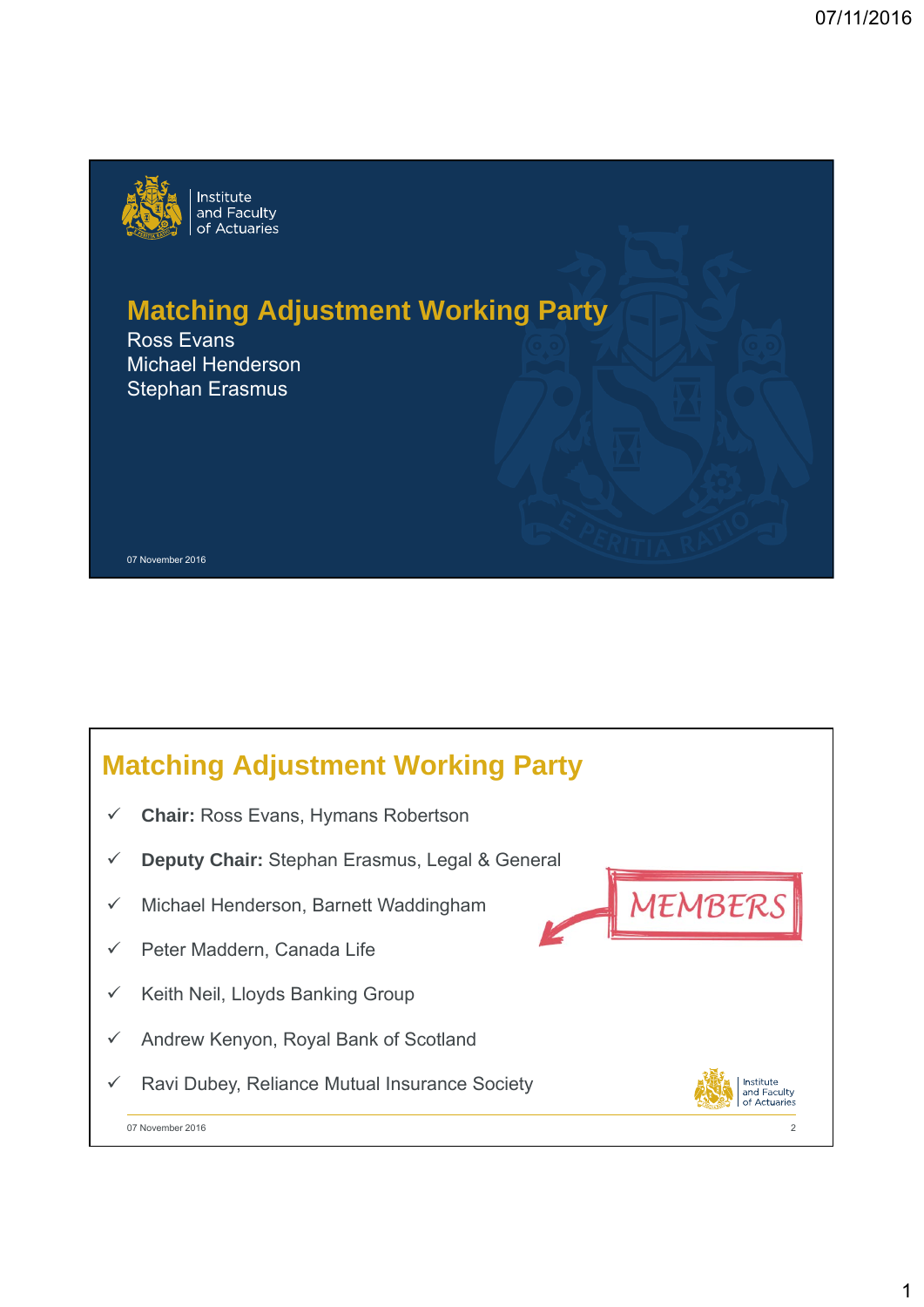

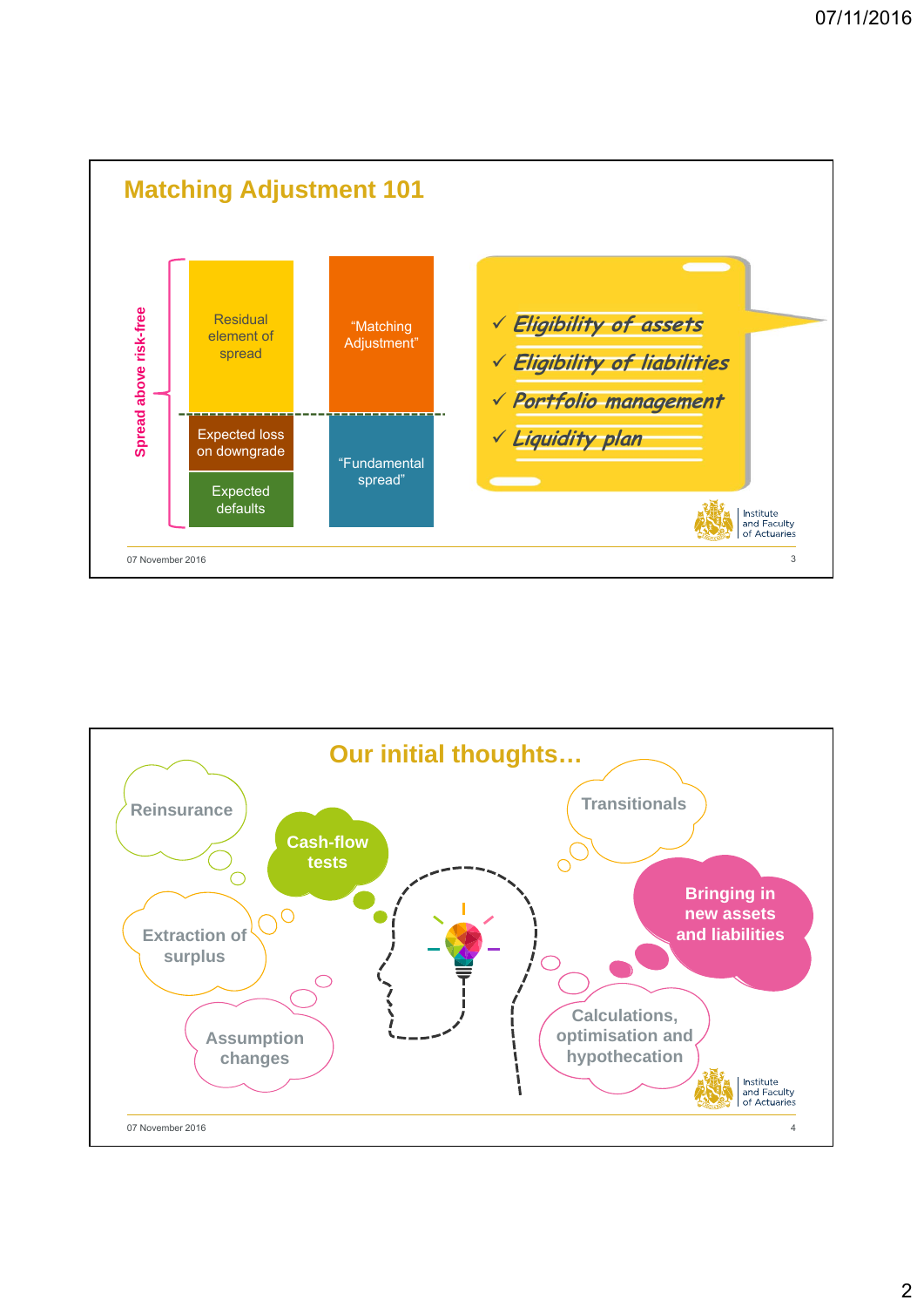

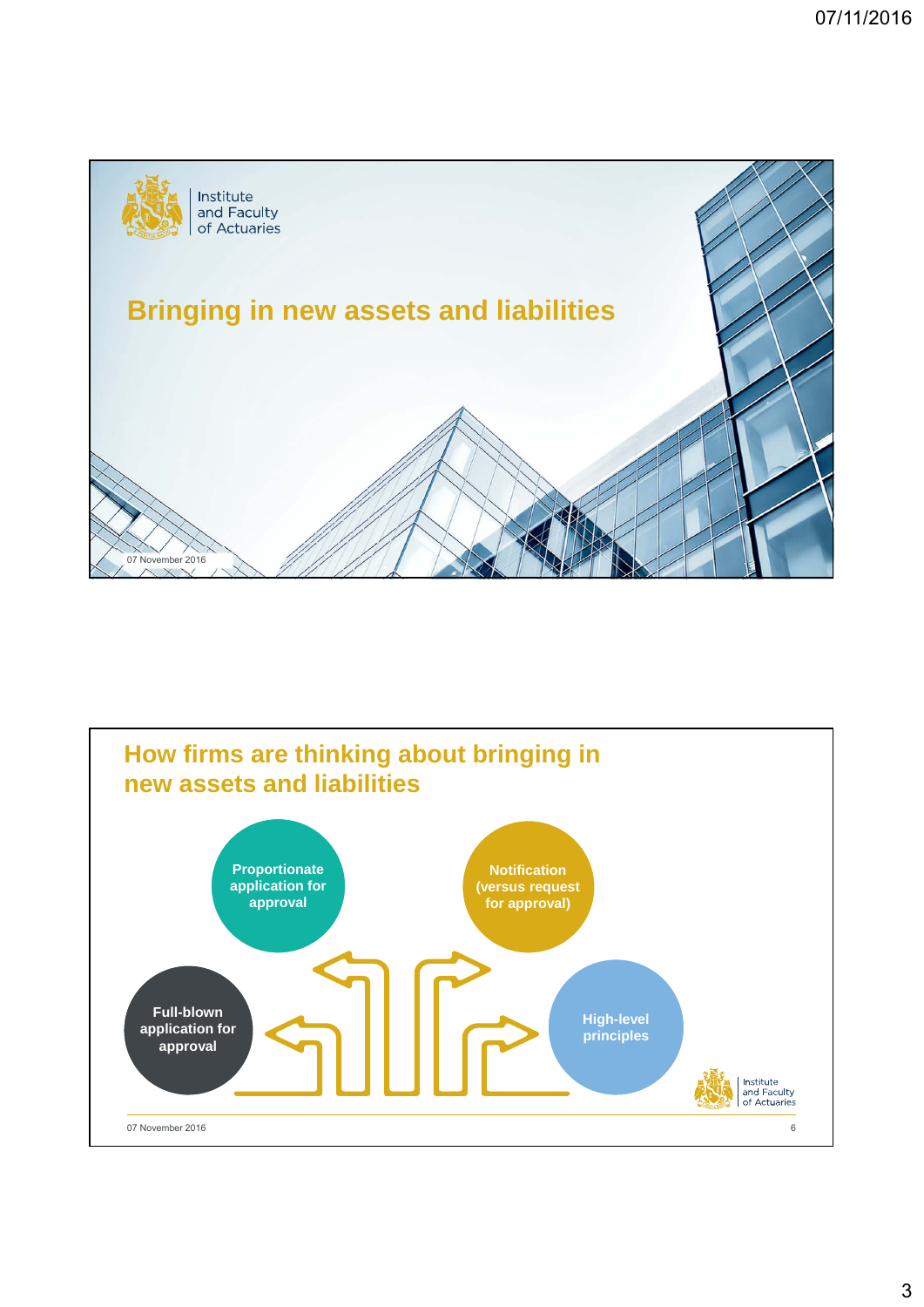

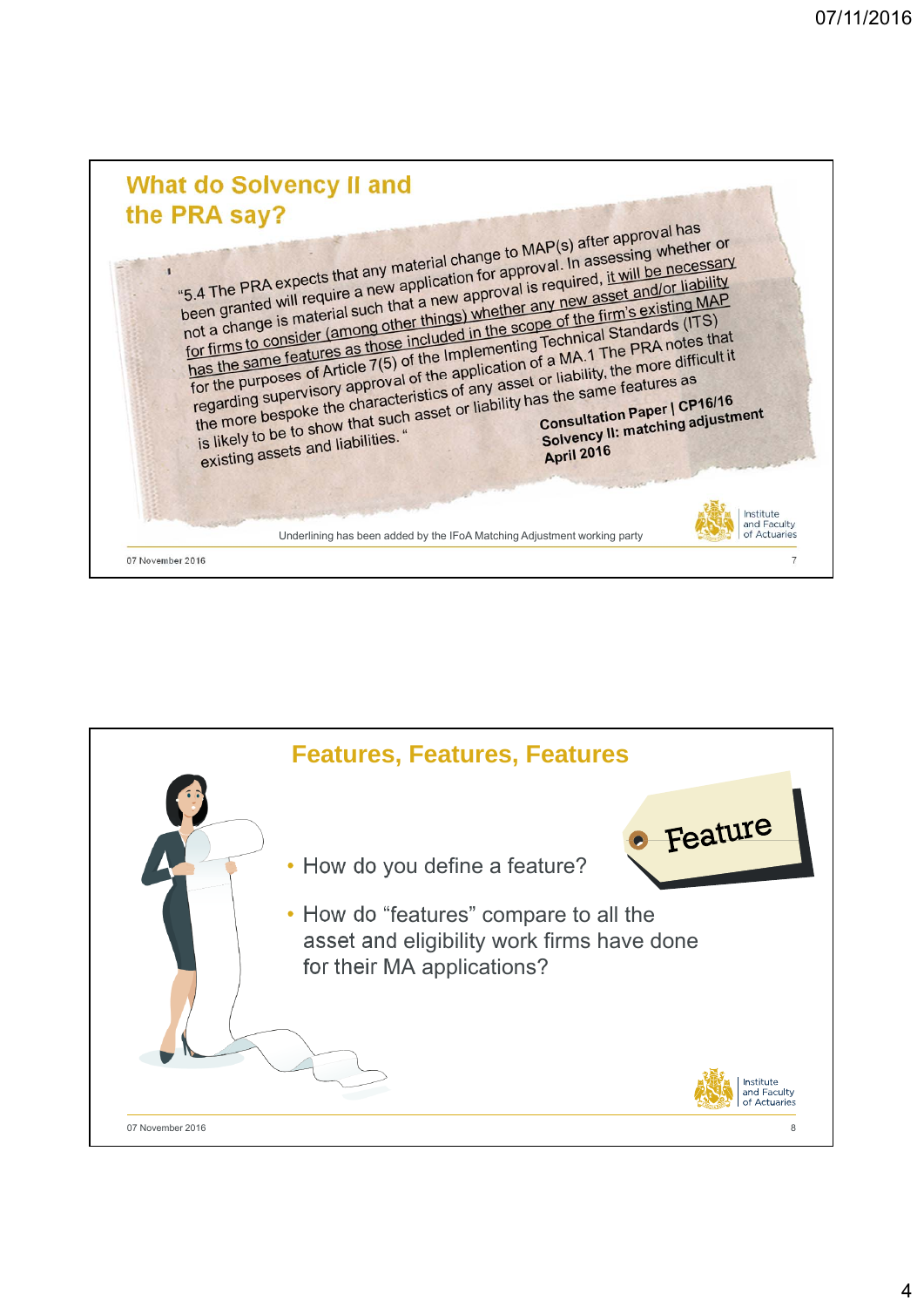

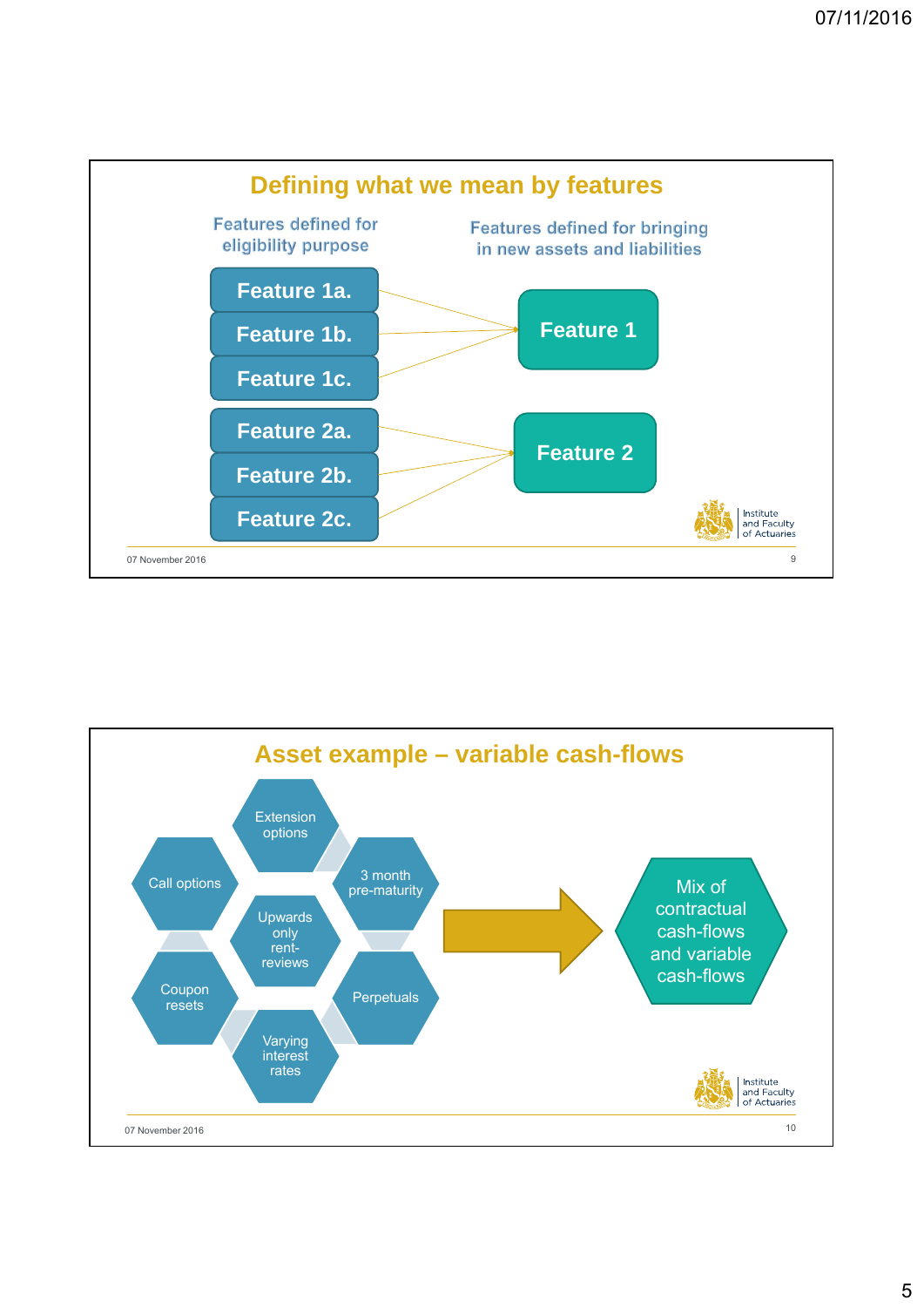|                                                  |                                                                   |     | Asset has mix of contractually certain and<br>uncertain cash-flows (e.g. call option) |                                |                |  |
|--------------------------------------------------|-------------------------------------------------------------------|-----|---------------------------------------------------------------------------------------|--------------------------------|----------------|--|
|                                                  | <b>CF for MA</b><br>calculation                                   |     | <b>Final Call</b><br><b>CF</b>                                                        | <b>First Call</b><br><b>CF</b> | <b>Time</b>    |  |
|                                                  |                                                                   | 5   | 5                                                                                     | 5                              |                |  |
|                                                  |                                                                   | 5   | 5                                                                                     | 5                              | $\overline{2}$ |  |
| Latest date taken for<br>the 'certain' return of |                                                                   | 5   | 5                                                                                     | 5                              | 3              |  |
| nominal                                          |                                                                   |     | 5                                                                                     | 105                            | 4              |  |
|                                                  |                                                                   |     | 10                                                                                    |                                | 5              |  |
| Institute                                        |                                                                   | 100 | 110                                                                                   |                                | 6              |  |
| and Faculty<br>of Actuaries                      | Source: IFoA Matching Adjustment working party - for illustration |     |                                                                                       |                                |                |  |

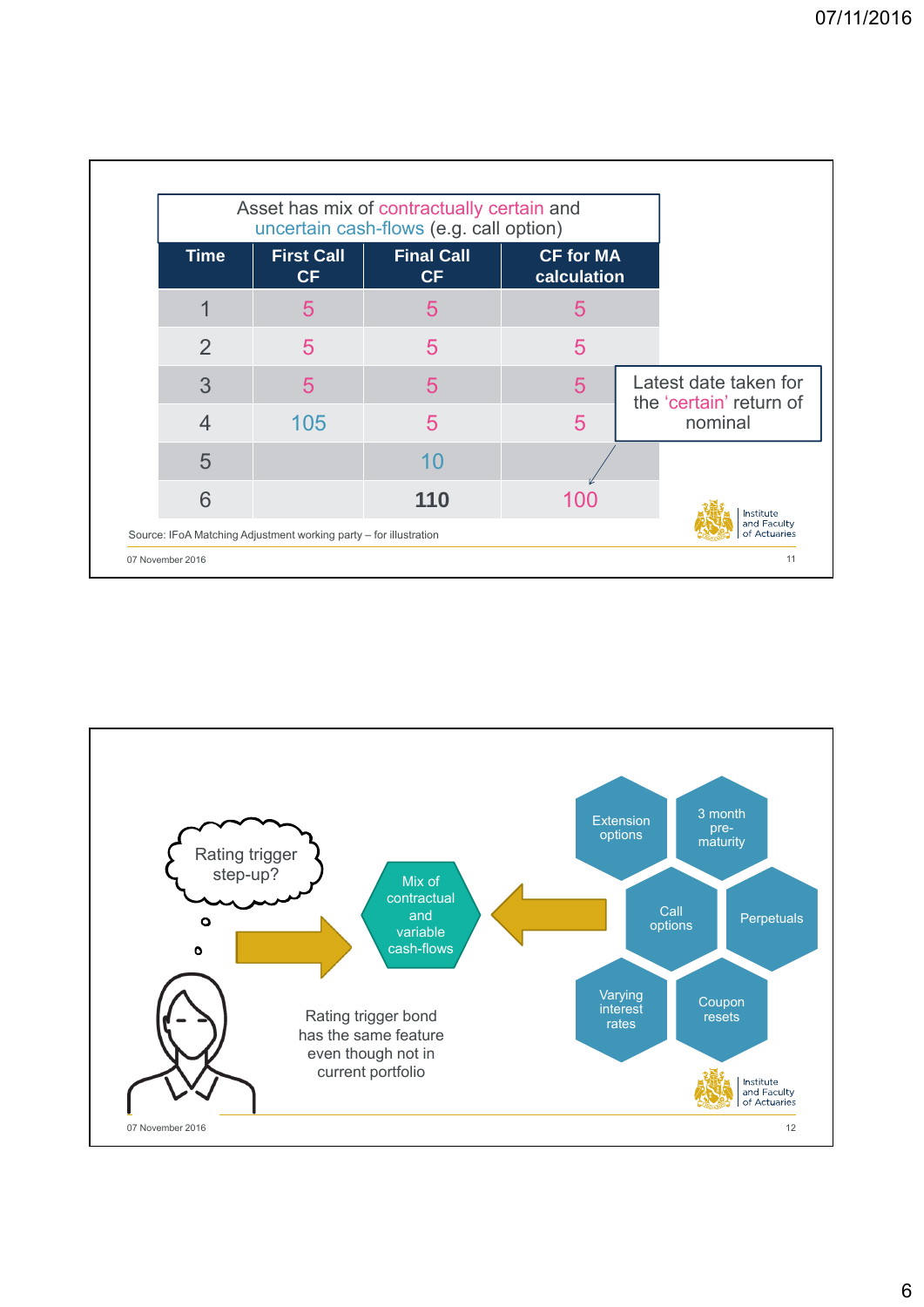

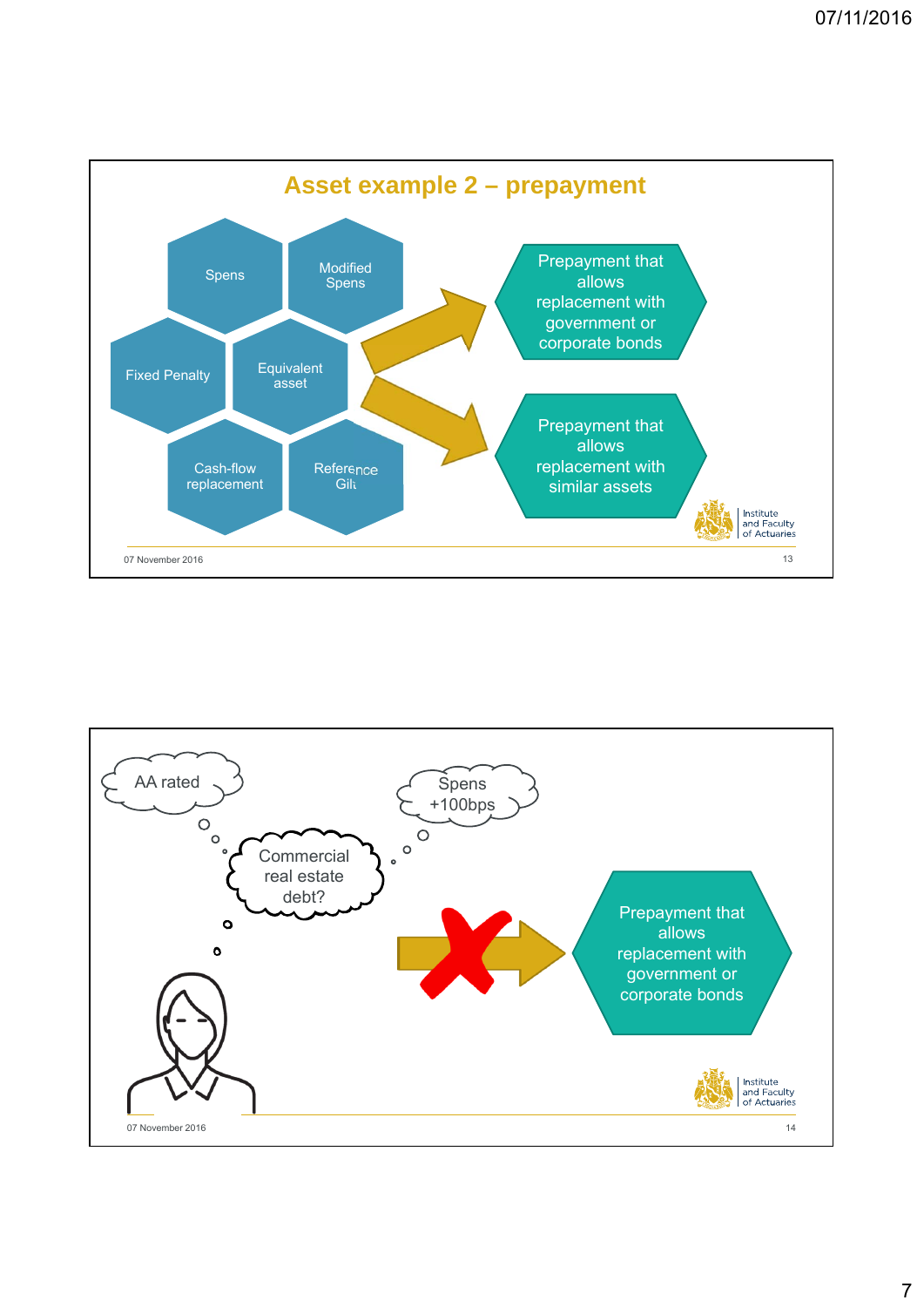

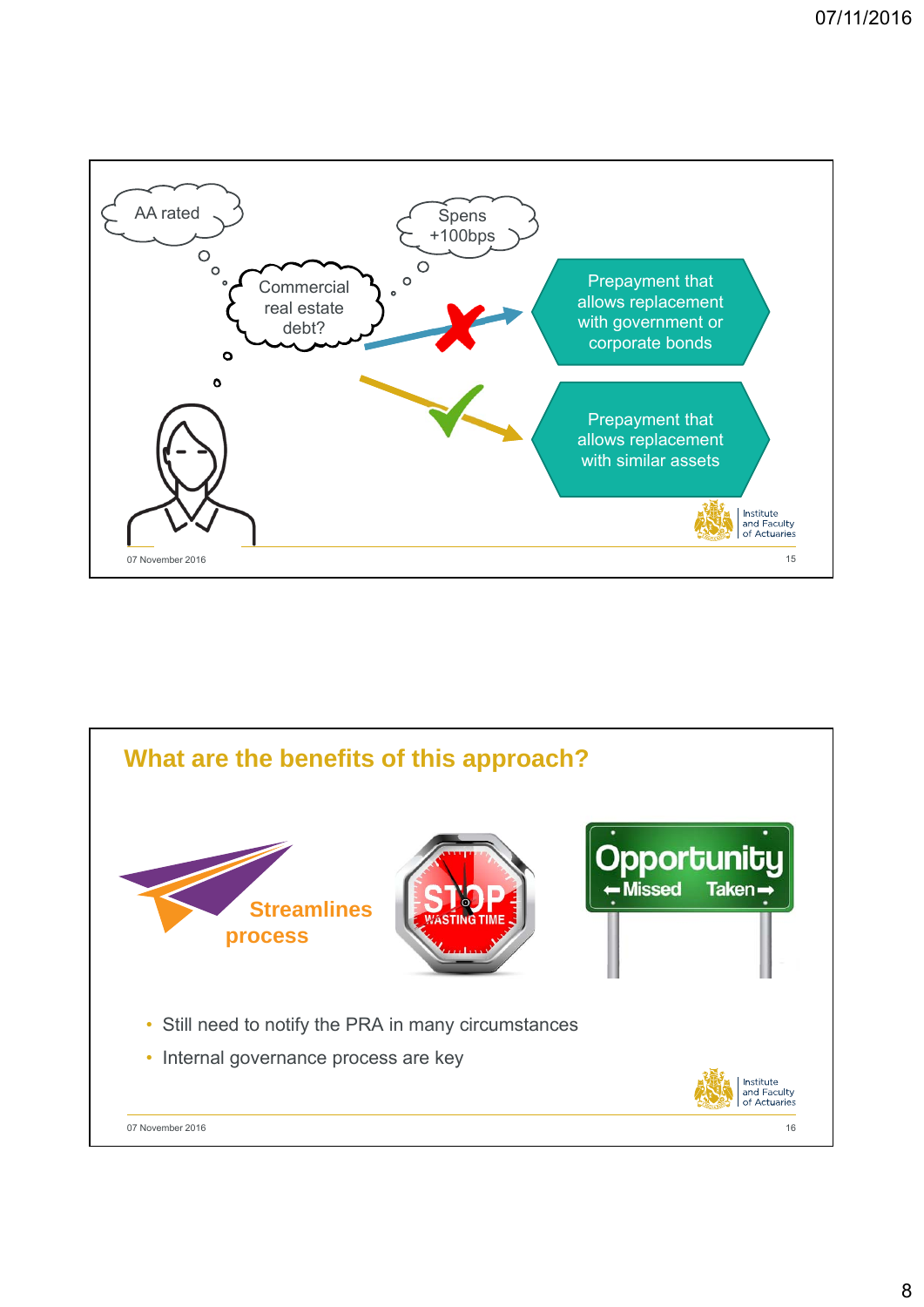

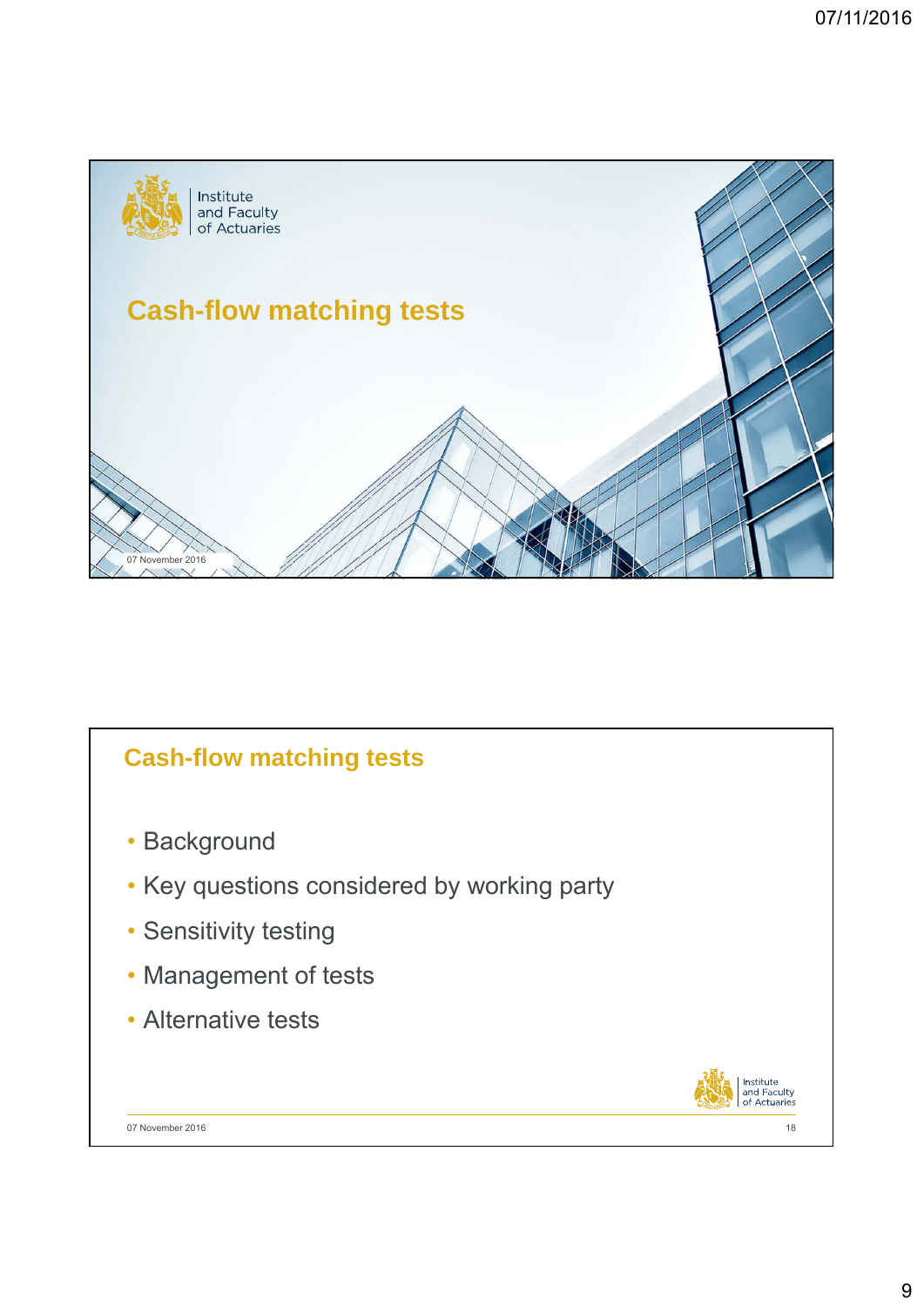#### **Background** Article 77b(1)(c) conditions • "…*expected cash flows […] of assets replicate each of the expected cash flows of […liabilities…] in the same currency and any mismatch does not give rise to risks which are material in relation to the risks inherent* […*in*  the MA portfolio] PRA MA tests • PRA to have a "…*consistent approach…"* for assessing compliance against Article 77 cash-flow matching requirements • **Test 1** - Discounted Accumulated Cash-flow Shortfall <3% of PV liabilities; test whether forced seller of assets. • **Test 2** - 99.5th Percentile VaR < 1% of BEL; test level of interest rate, currency, inflation mismatching risk. • **Test 3** - 99% < Notional Swap Ratio < 100%; test whether materially under-matched. • Quarterly, unless writing new business – then carry out test 1 monthly. 2 month requirement • PRA tests not "hard" requirement; e.g. does not imply breach, but equally does not mean portfolio is matched • Firms to notify the PRA immediately where they breach thresholds, but then demonstrate how they continue to satisfy the eligibility criteria. • If as a result of breach it is concluded that eligibility criteria are no longer satisfied, a firm will need to put in place a plan to remediate the position within 2 months. Institute<br>and Faculty<br>of Actuaries Sources: Solvency II Directive Article 77(b), PRA letter 9 March 2015, IFoA Matching Adjustment working party 07 November 2016 19

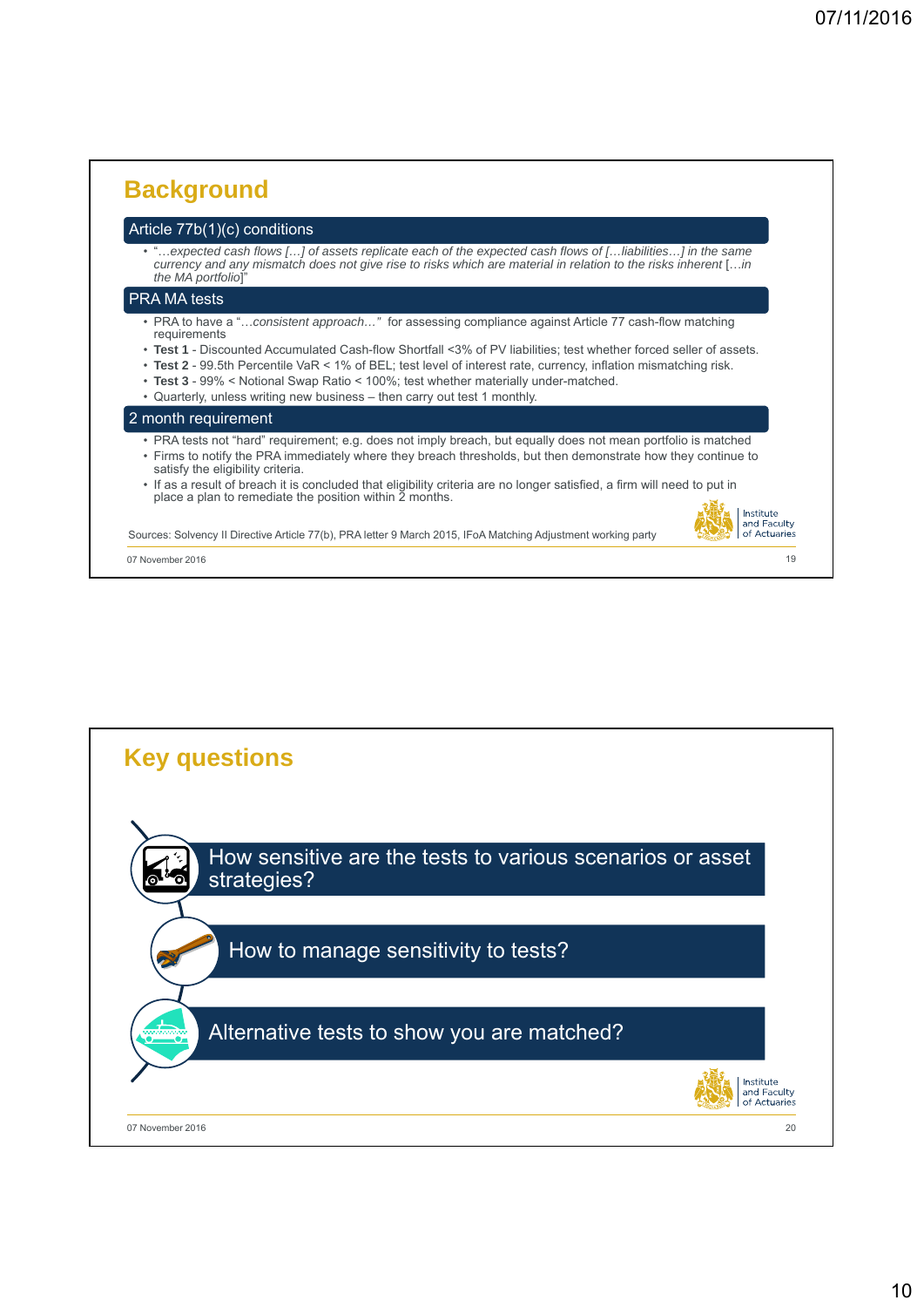

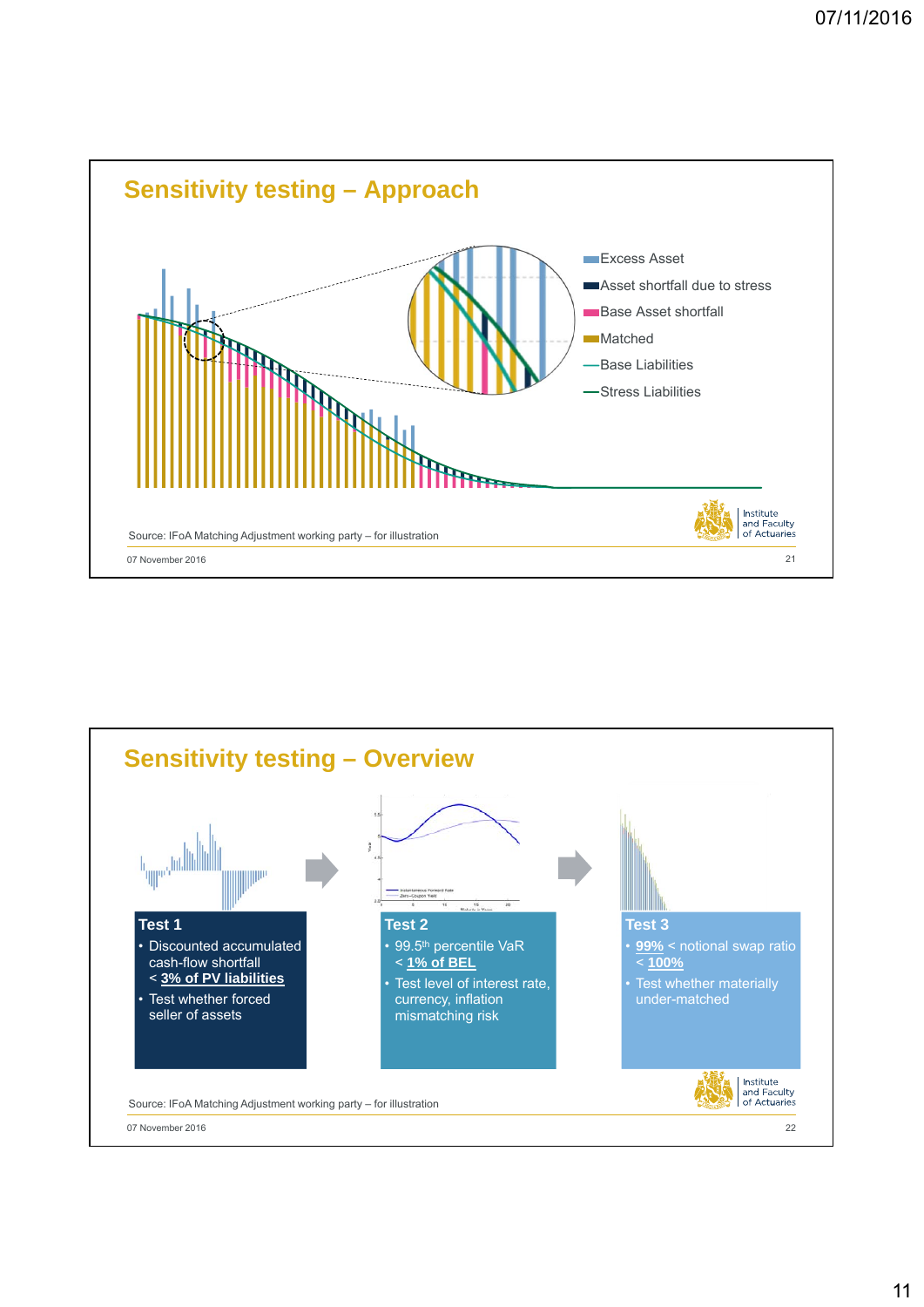| Absolute change in test result                                                                                                   | <b>Base</b><br>Test 1              | <b>Base</b><br>Test 3              | <b>Stress</b><br>Test 1 | <b>Stress</b><br>Test 3                  |
|----------------------------------------------------------------------------------------------------------------------------------|------------------------------------|------------------------------------|-------------------------|------------------------------------------|
| <b>Longevity scenarios</b>                                                                                                       |                                    |                                    | Longevity               | Longevity                                |
| Base table (standard formula stress)                                                                                             | No change                          | No change                          | $+8.17%$                | $+8.48%$                                 |
| + Longevity insurance (1)                                                                                                        | $+2.26%$                           | $+1.50\%$                          | $+4.23%$                | $+4.24%$                                 |
| Downgrade scenarios (2)                                                                                                          |                                    |                                    | Downgrade               | Downgrade                                |
| 3 notches downgrade $(3)$                                                                                                        | No change                          | No change                          | $+4.36%$                | $+2.72%$                                 |
| + Gilts proportion \ asset reinsurance <sup>(4)</sup>                                                                            | $\uparrow$ Increase <sup>(5)</sup> | $\uparrow$ Increase <sup>(5)</sup> | $+3.36\%$               | $+2.16%$                                 |
| 1) 50% longevity swap with 3% fee<br>$\bullet$<br>2) Mix: Gilts 31%; AAA 10%; AA 13%; A 16%; BBB 18%<br>$\bullet$                |                                    |                                    |                         |                                          |
| 3) rating bracket downgrade: loss 3.38% / 5.92% (pre/post-capping as % of market value)                                          |                                    |                                    |                         |                                          |
| 4) 20% fewer downgrades: loss 2.70% pre/ 4.73% post capping<br>$\bullet$                                                         |                                    |                                    |                         |                                          |
| 5) Forego some spread, which would worsen test results<br>٠<br>Source: IFoA Matching Adjustment working party – for illustration |                                    |                                    |                         | Institute<br>and Faculty<br>of Actuaries |



### 12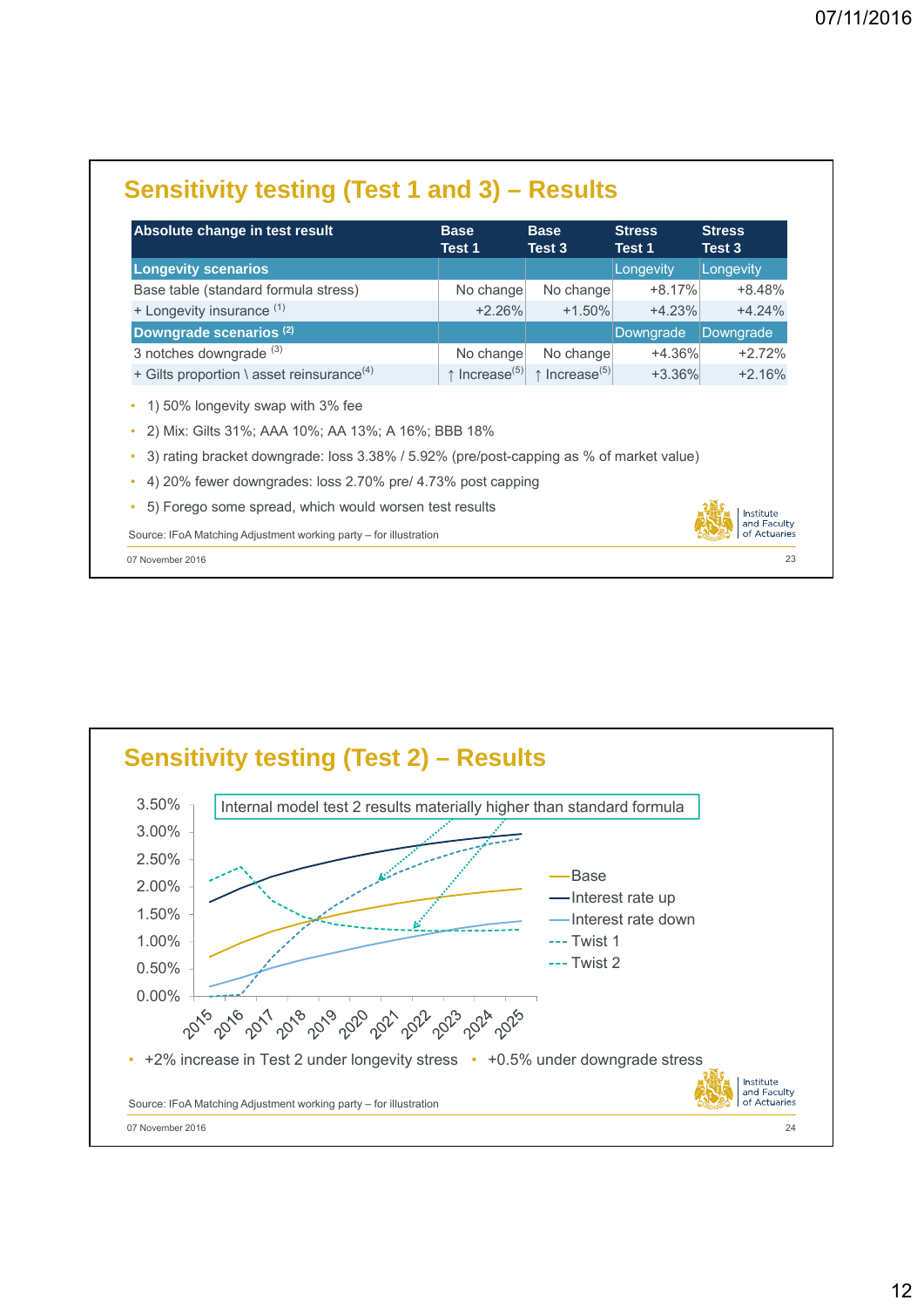

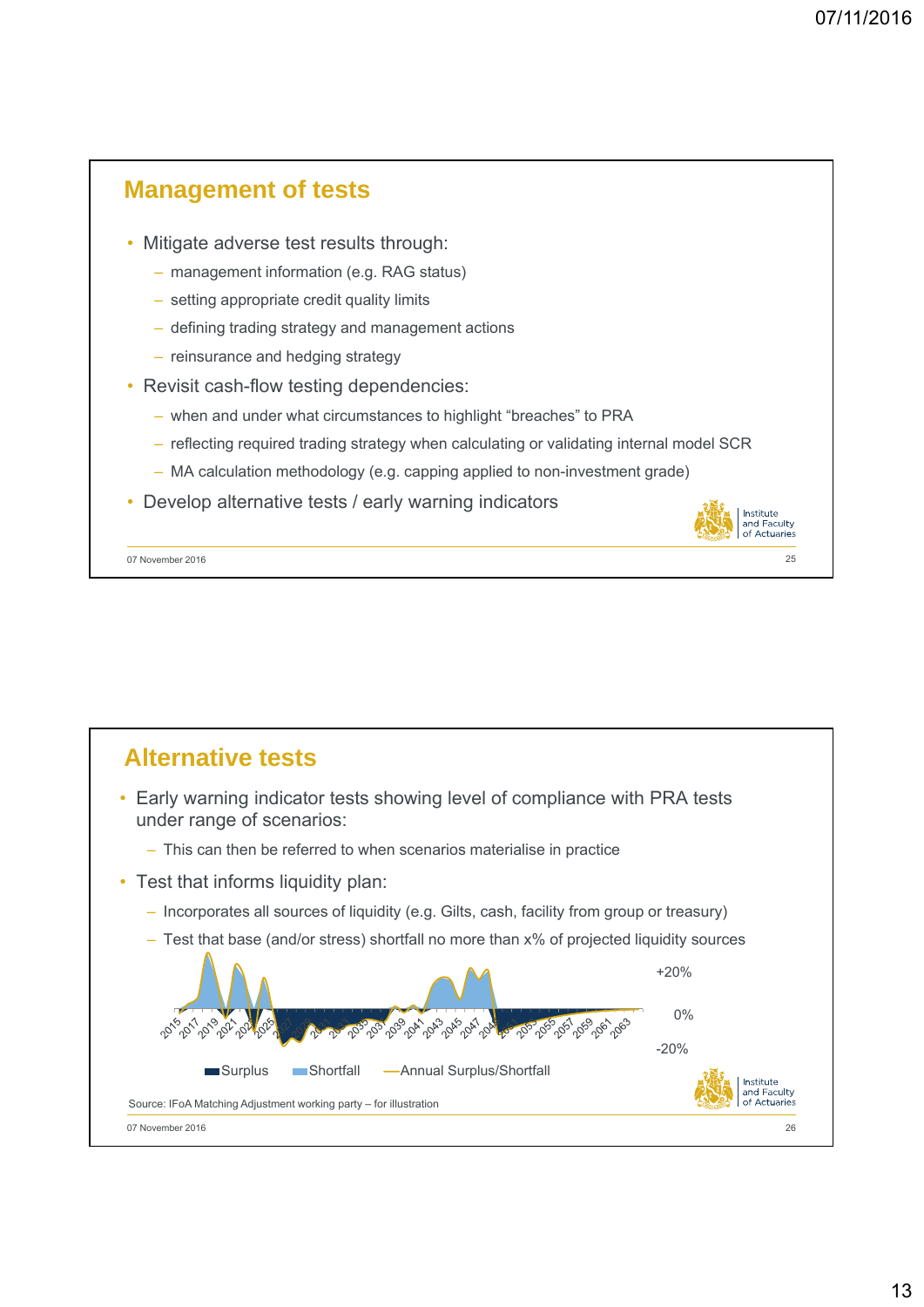